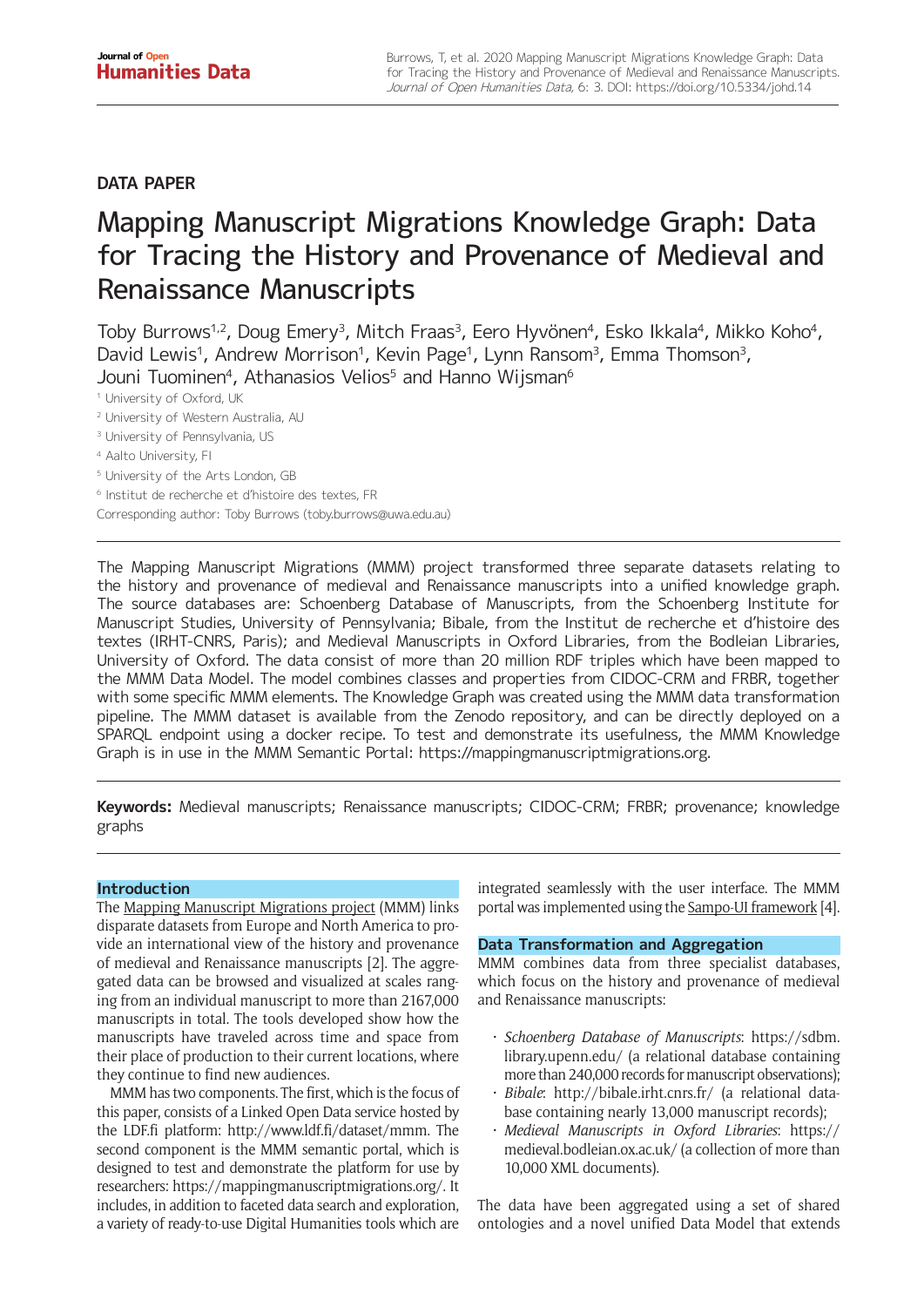the CIDOC-CRM and  $FRBR_{00}$  ontologies. Instances of the four main classes of entities (Manuscripts, Works, Actors, and Places) have been reconciled in two ways: automatically through the use of Linked Open Data authorities like VIAF (Virtual International Authority File) and TGN (Thesaurus of Geographic Names) where possible, as well as by manual comparison of specific entities identified by string similarity [3].

The original data have been transformed into RDF triples and mapped to the [MMM Data Model](https://github.com/mapping-manuscript-migrations/mmm-data-conversion). Scripts and documentation for the MMM data conversion pipeline are available on GitHub. The process for converting into RDF the Text Encoding Initiative (TEI) XML documents which comprise the data for the *Medieval Manuscript in Oxford Libraries* catalogue involves an [additional set of preparatory scripts](https://github.com/mapping-manuscript-migrations/bodleian-mmm) as well. In this case, the initial step is to extract a selection of TEI tags from each of these documents and assemble these into a single XML file.

The original data have not been corrected or amended in any way by the MMM project. The source information for each resource in the unified data has been retained by MMM, so that users can always refer back to the original dataset and can limit their use of the MMM data by source if required. Errors and omissions in the data should be reported to the owners of the source datasets.

#### **Zenodo Data Deposit**

A copy of the MMM aggregated data has been deposited in the Zenodo data repository. Version 1.1.0 (14 February 2020) of the data – amounting to about 1.25 GB in total – is available here: [https://zenodo.org/record/3667486.](https://zenodo.org/record/3667486)

The data are made available as RDF Turtle files. There is one file for each of the three source datasets, containing the transformed and mapped source data in the form of RDF triples, and including the reconciled instances of Manuscripts, Works, and Actors. Also deposited are a separate "Places" file, which contains the RDF triples for the reconciled places, and a "Schema" file.

The Schema file contains the unified Data Model used for the MMM data. Documentation about the schema is available here: [documentation](http://ldf.fi/schema/mmm). As well as some MMMspecific classes and properties, the MMM schema makes use of the following vocabularies:

- • RDF:<http://www.w3.org/1999/02/22-rdf-syntax-ns#>
- $\cdot$  RDFS:<http://www.w3.org/2000/01/rdf-schema#>
- • Erlangen CRM:<http://erlangen-crm.org/current/>
- • Erlangen FRBRoo: <http://erlangen-crm.org/efrbroo/>
- • Getty Vocabulary Program ontology: [http://vocab.](http://vocab.getty.edu/ontology#) [getty.edu/ontology#](http://vocab.getty.edu/ontology#)
- • SKOS: <http://www.w3.org/2004/02/skos/core#>

#### **Data Services Online**

The linked data are served by the Linked Data Finland [Linked Open Data service,](http://ldf.fi/) hosted at: [http://www.ldf.fi/](http://www.ldf.fi/dataset/mmm/) [dataset/mmm/.](http://www.ldf.fi/dataset/mmm/) For searching and reusing all the underlying data using the SPARQL query language, the SPARQL endpoint is available at: [http://ldf.fi/mmm/sparql.](http://ldf.fi/mmm/sparql)

In addition to SPARQL queries, the data service supports the following types of data access mechanisms:

- $\cdot$  Viewing the RDF description of a URI:
- $\cdot$  Linked Data browsing starting from a URI.

A typical example of a URI for an MMM resource can be seen here: [http://ldf.fi/mmm/manifestation\\_singleton/](http://ldf.fi/mmm/manifestation_singleton/sdbm_784) [sdbm\\_784.](http://ldf.fi/mmm/manifestation_singleton/sdbm_784)

# **Data Reuse**

The MMM data are made available for reuse under a CC [BY-NC 4.0 license](https://creativecommons.org/licenses/by-nc/4.0/). Two main reuse cases are envisaged, both of which would be applicable to researchers studying such subjects as the history of medieval and Renaissance manuscripts, the history of collecting and collections, and the transmission and dissemination of classical, medieval, and Renaissance texts. The first case would cover the whole dataset; there have already been sixteen downloads from the Zenodo repository in the first two months of availability. The Oxford e-Research Centre has loaded a copy of the entire dataset into a different software environment – *ResearchSpace* (developed by MetaPhacts and the British Museum) – and is currently configuring a new interface, which will include a network visualization of the data [5]. The second case applies to a selection of the data, identified through the portal or a SPARQL query. One of the authors (Burrows) is downloading a sub-set of the data relating to a specific manuscript collector (Sir Thomas Phillipps) for import into a *nodegoat* database of Phillipps manuscripts, using CSV spreadsheets as the transport mechanism [1].

The MMM dataset also provides a series of reusable Linked Open Data vocabularies for manuscripts, actors (persons and organizations), works, and places. Each entity is published with a URI which meets LOD standards, and with cross-references to other widely used LOD vocabularies for these types of entities, where relevant. This is particularly valuable for those entities which do not have identifiers in a generic vocabulary like VIAF, Wikidata, Library of Congress, Bibliothèque nationale de France, or others. There are more than 23,100 actors (43%) and 470 places (10%) without such identifiers. For manuscripts, MMM offers the first dataset which creates a LOD identifier for a large number of manuscripts (more than 217,700) and matches it to their institutional shelf-mark where applicable. These vocabularies will be of significant value to future efforts to build Linked Open Data services for medieval and Renaissance studies.

## **Acknowledgements**

The Mapping Manuscript Migrations project was funded under Round 4 of the Trans-Atlantic Platform's Digging into Data Challenge. The four project partners are the University of Oxford (Oxford e-Research Centre and Bodleian Libraries), the Institut de recherche et d'histoire des textes, the University of Pennsylvania (Schoenberg Institute for Manuscript Studies), and Aalto University (Semantic Computing Research Group). Each partner was funded by their respective national funding agencies: Economic and Social Research Council (UK), Agence nationale de la recherche (France), Institute of Museum and Library Services (US), and the Academy of Finland.